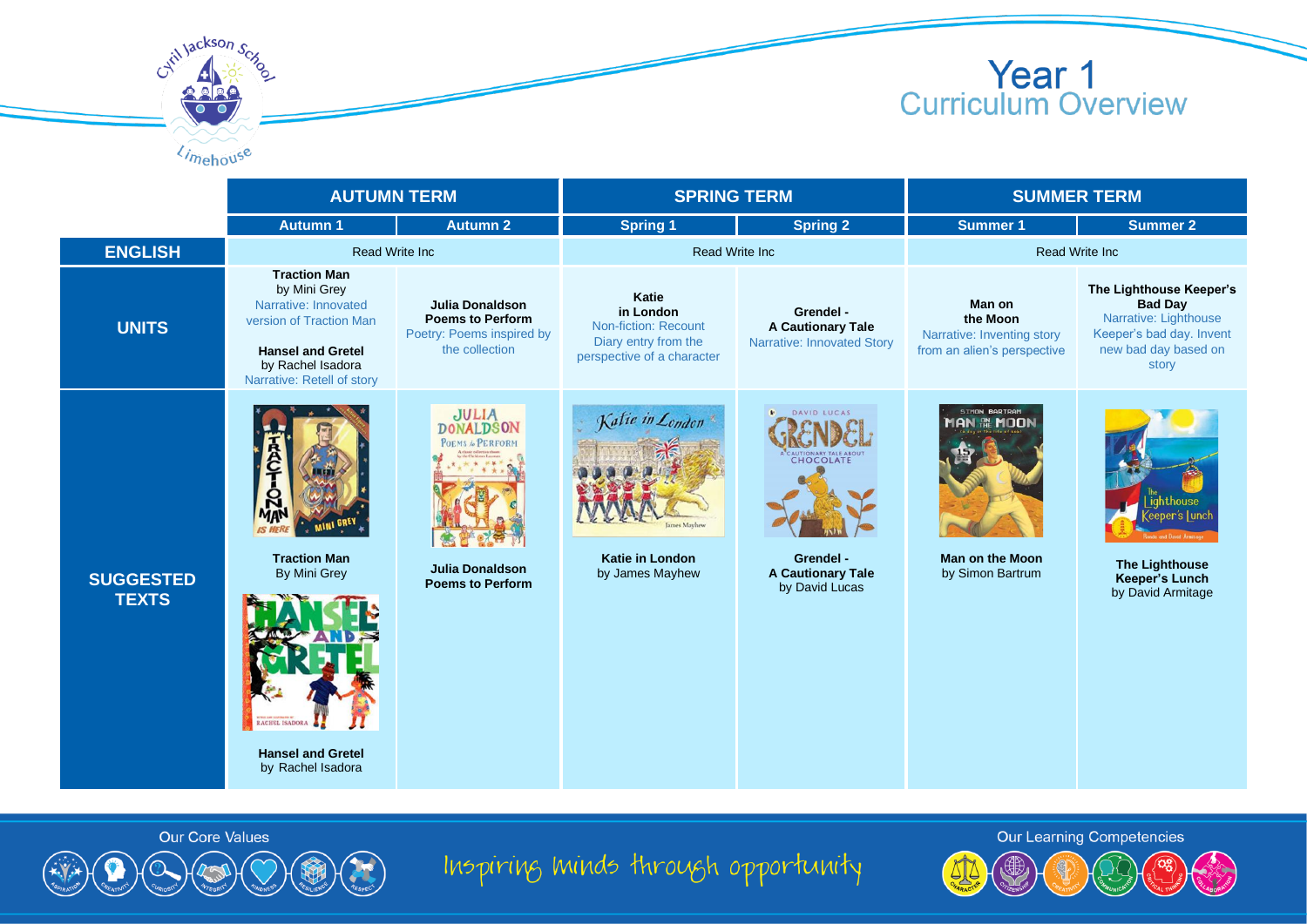

|                                               | <b>AUTUMN TERM</b>                                                                                                                                                                                                      |                                                                                                                                                                               | <b>SPRING TERM</b>                                                                                                               |                                                                                                         | <b>SUMMER TERM</b>                                                                                  |                                                                                                               |  |
|-----------------------------------------------|-------------------------------------------------------------------------------------------------------------------------------------------------------------------------------------------------------------------------|-------------------------------------------------------------------------------------------------------------------------------------------------------------------------------|----------------------------------------------------------------------------------------------------------------------------------|---------------------------------------------------------------------------------------------------------|-----------------------------------------------------------------------------------------------------|---------------------------------------------------------------------------------------------------------------|--|
|                                               | <b>Autumn 1</b>                                                                                                                                                                                                         | <b>Autumn 2</b>                                                                                                                                                               | <b>Spring 1</b>                                                                                                                  | <b>Spring 2</b>                                                                                         | <b>Summer 1</b>                                                                                     | <b>Summer 2</b>                                                                                               |  |
| <b>MATHS</b>                                  | Number and Place<br>$\bullet$<br>Value<br><b>Addition &amp; Subtraction</b><br>Geometry<br>$\bullet$<br>Investigations and gaps<br>$\bullet$                                                                            | • Number and Place<br>Value<br><b>Addition &amp; Subtraction</b><br>Investigations and<br>gaps                                                                                | $\bullet$ Time<br>Number and Place value<br><b>Addition &amp; Subtraction</b><br>Measurement - length<br>$\bullet$<br>and height | Multiplication and<br>$\bullet$<br><b>Division</b><br>Investigations and gaps<br>Fractions<br>$\bullet$ | • Number and Place<br>Value<br>Calculation: 4<br>$\bullet$<br>operations<br>Investigations and gaps | • Money<br>Weight and Volume<br>Investigations and gaps<br>Investigations and<br>$\bullet$<br>problem solving |  |
| <b>SCIENCE</b>                                | <b>Seasonal Changes</b>                                                                                                                                                                                                 |                                                                                                                                                                               |                                                                                                                                  |                                                                                                         |                                                                                                     |                                                                                                               |  |
|                                               | Animals including humans                                                                                                                                                                                                |                                                                                                                                                                               | <b>Everyday Materials</b>                                                                                                        |                                                                                                         | Plants                                                                                              |                                                                                                               |  |
| <b>VISITS/VISITORS</b><br><b>THEMED WEEKS</b> | <b>BHM</b><br>$\bullet$<br>Local Walk: litter<br>Local Walk: RE link,<br>$\bullet$<br>spotting religious<br>buildings/ names.<br>Victoria Park trip -<br>recycling<br>Seasonal diary walk -<br>$\bullet$<br>nature hunt | Remembrance Day<br><b>Winters Art Day</b><br><b>Bethnal Green</b><br>Museum of Childhood<br>$\bullet$ Zoo lab<br>KS1 choir trip<br>Pantomime trip<br>Christmas<br>performance | Science Week<br>• Local Walk<br>Church trip/Christian<br>visitor<br>Seasonal diary walk -<br>$\bullet$<br>nature hunt            | <b>Book Week</b><br>$\bullet$                                                                           | <b>Maths Week</b><br>Mosque trip/ Muslim<br>visitor<br>Seasonal diary walk -<br>nature hunt         | <b>Healthy Schools Week</b><br>Sports Day<br>KS1 performance (in<br>school)                                   |  |
| <b>HISTORY</b>                                |                                                                                                                                                                                                                         | Ourselves                                                                                                                                                                     | Great Fire of London                                                                                                             |                                                                                                         |                                                                                                     |                                                                                                               |  |
| <b>GEOGRAPHY</b>                              | <b>Our Local Environment:</b><br>pollution and recycling                                                                                                                                                                |                                                                                                                                                                               |                                                                                                                                  |                                                                                                         | Australia:<br>Animals, plants and climate                                                           |                                                                                                               |  |
| <b>ART</b>                                    |                                                                                                                                                                                                                         | Drawing and painting<br>self-portraits<br>in the style of Picasso.                                                                                                            |                                                                                                                                  |                                                                                                         | Printing using leaves and<br>vegetables.                                                            |                                                                                                               |  |
| <b>DT</b>                                     |                                                                                                                                                                                                                         |                                                                                                                                                                               |                                                                                                                                  | Finger puppets                                                                                          |                                                                                                     | Making sandwiches                                                                                             |  |
| <b>COMPUTING</b>                              | We can code                                                                                                                                                                                                             |                                                                                                                                                                               | We can code                                                                                                                      |                                                                                                         |                                                                                                     |                                                                                                               |  |
| <b>PSHE</b>                                   | What makes good<br>communication?                                                                                                                                                                                       | What makes a<br>community?                                                                                                                                                    | What makes my body<br>healthy?                                                                                                   | What makes a good<br>citizen?                                                                           | What makes a good<br>relationship?                                                                  | <b>HRE Unit</b><br>We are Growing<br>Everybody's Body                                                         |  |



Cytil Jackson Scy

Limehouse



Inspiring minds through opportunity